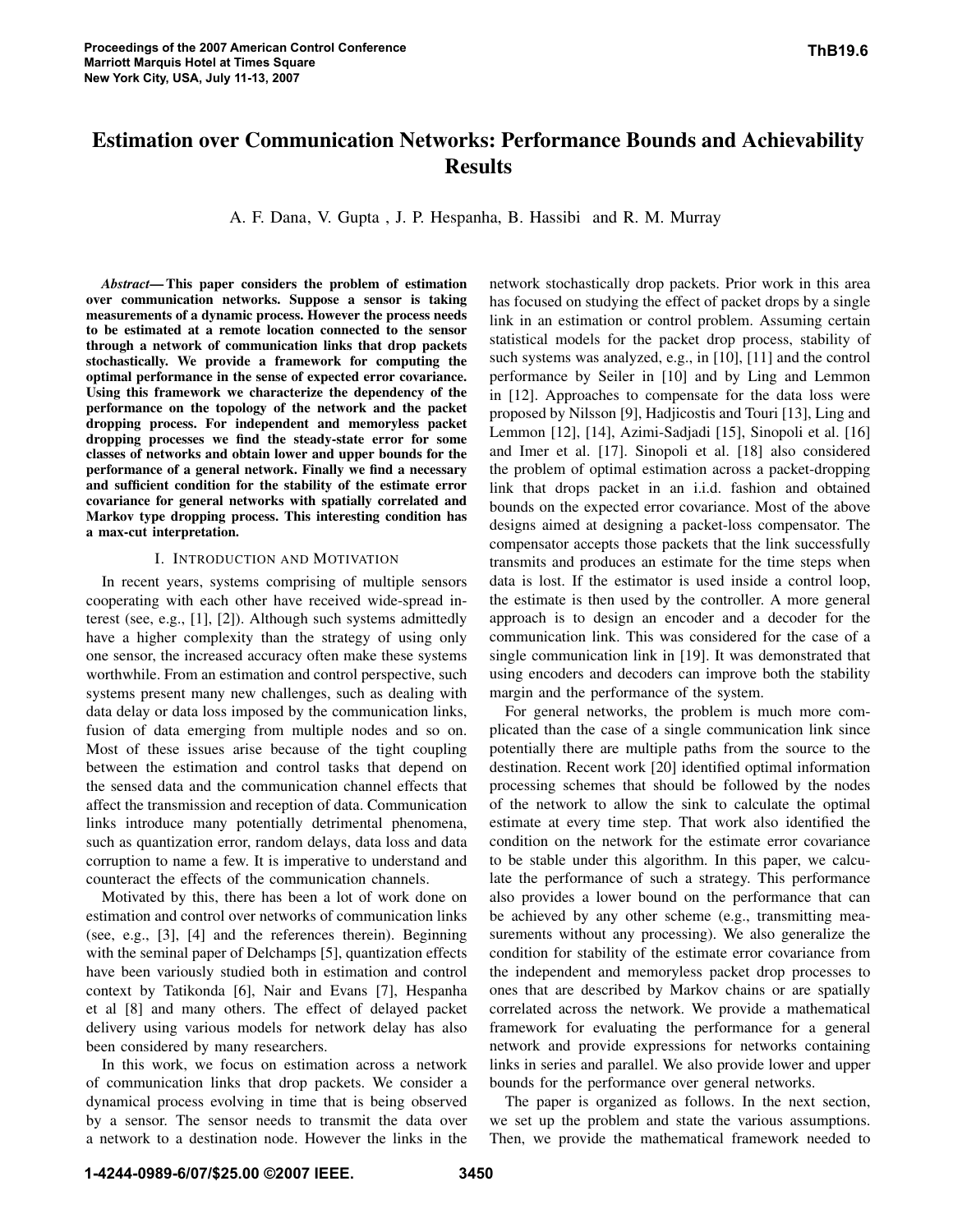calculate the steady-state performance and introduce the concept of latency. We show how to evaluate latency for series and parallel networks. We then provide bounds for the performance for a general network. We conclude with some remarks and avenues for future work.

## II. PROBLEM SETUP

Consider a process evolving in discrete-time as

$$
x_{k+1} = Ax_k + w_k, \tag{1}
$$

where  $x_k \in \mathcal{R}^n$  is the process state and  $w_k$  is a white and Gaussian disturbance process with mean zero and covariance matrix Q. The process is observed using a sensor that generates measurements of the form

$$
y_k = Cx_k + v_k,\tag{2}
$$

where  $v_k \in \mathcal{R}^m$  is the measurement noise also assumed to be white, Gaussian with mean zero and covariance R. Furthermore, the noises  $v_k$  and  $w_k$  are assumed to be independent of each other. We consider the scenario in which the process needs to be estimated in the minimum mean square error (MMSE) sense at a remote point denoted by a destination node  $d$ . We assume that the sensor (denoted by  $s$ ) and the destination node  $d$  are connected via a communication network. The communication graph is represented by a directed graph  $G$  with node set  $V$  (that contains, in particular, s and d) and link set  $\mathcal{E} \subseteq \mathcal{V} \times \mathcal{V}$ . The link  $e = (u, v)$  models a communication channel between node  $u$  and node  $v$ . For any node  $i \in V$ , the set of outgoing edges corresponds to the links along which the node can transmit messages while the set of incoming edges corresponds to the links along which the node receives messages. We denote the set of inneighbors of node v by  $\mathcal{N}(v)$ .

The communication links are modeled using a packet erasure model. The links take in as input a finite vector of real numbers. For every link, at each time-step, a packet is either dropped or received completely at the output node. For most of this paper, we assume independent and memoryless packet drop processes, i.e., the probability of dropping a packet on link  $e \in \mathcal{E}$  is given by  $p_e$  independent of other links and time. We ignore quantization, data corruption, and stochastic delays. We also assume a global clock so that the nodes are synchronized. We further assume that each node can listen to all the messages over the different incoming links without interference from each other. 1

The operation of different nodes in the network at every time-step  $k$  can be described as follows:

- 1) Each node computes a function of all the information it has access to at that time.
- 2) It transmits the function on all the outgoing edges. We allow some additional information in the message that tells us the time step  $j$  such that the function that the node transmits corresponds to the state  $x_i$ . The

<sup>1</sup>This property can be achieved by using a division multiple access scheme like FDMA, TDMA, CDMA etc.

destination node calculates the estimate of the current state  $x_k$  based on the information it possesses.

3) Every node observes the signals from all the incoming links and updates its information set for the next time step. For the source node, the message it receives at time step k corresponds to the observation  $y_k$ .

The timing sequence we have specified leads to strictly causal estimates. At time step  $k$ , the function that the source node transmits depends on measurements  $y_0, y_1, \dots, y_{k-1}$ . Further even if there were no packet drops, if the destination node is l hops away from the source node, its estimate for the state  $x_k$  at time k can only depend on measurements  $y_0$ ,  $y_1, \dots, y_{k-l-1}$  till time  $k - l - 1$ .

#### III. OPTIMAL ENCODING AND DECODING

We now describe an algorithm A, originally developed in [20], that achieves the optimal performance at the expense of constant memory and transmission (modulo the transmission of the time stamp). At each time step  $k$ , every node  $v$ takes the following actions:

1) Calculate its estimate  $\hat{x}_k^v$  of the state  $x_k$  based on any data received at the previous time step  $k - 1$  and its previous estimate. The estimate can be computed using a switched linear filter as follows. The source node implements a Kalman filter and updates its estimate at every time step with the new measurement received. Every other node checks the time-stamps on the data coming on the incoming edges. The time-stamps correspond to the latest measurement used in the calculation of the estimate being transmitted. Let the time-stamp for node  $u \in V$  at time k be  $t_u(k)$ . Also let  $D_{uu}(k)$ be the binary random variable describing the packet drop event on link  $(u, v) \in \mathcal{E}$  at time k.  $D_{uv}(k)$  is '0' if the packet is dropped on link  $(u, v)$  at time k and '1' otherwise. For a network with independent and memoryless packet drops,  $D_{uv}(k)$  is distributed according to Bernoulli with parameter  $p_{uv}$ . We define  $D_{uu}(k) = 1$ . Node v updates its time-stamp using the relation

$$
t_v(k) = \max_{u \in \mathcal{N}(v) \cup \{v\}} D_{uv}(k) t_u(k-1).
$$
 (3)

Note that for the source node s,  $t_s(k) = (k-1)$  for all  $k \geq 1$ . Suppose that the maximum of (3) is given by node  $n \in \mathcal{N}(v) \cup \{v\}$ . The node v updates its estimate as  $\hat{x}_{k}^{v} = A\hat{x}_{k-1}^{n}$ .

- 2) Affix a time stamp corresponding to the last measurement used in the calculation of its estimate and transmit the estimate on the outgoing edges.
- 3) Receive any data on the incoming edges and store it for the next time step.

*Proposition 1:* (Optimality of Algorithm A): The algorithm  $A$  is optimal in the sense that it leads to the minimum possible error covariance at any node at any time step.

The proof of the above theorem is provided in [20]. We should remark that the above result holds for *any* packet drop sequence.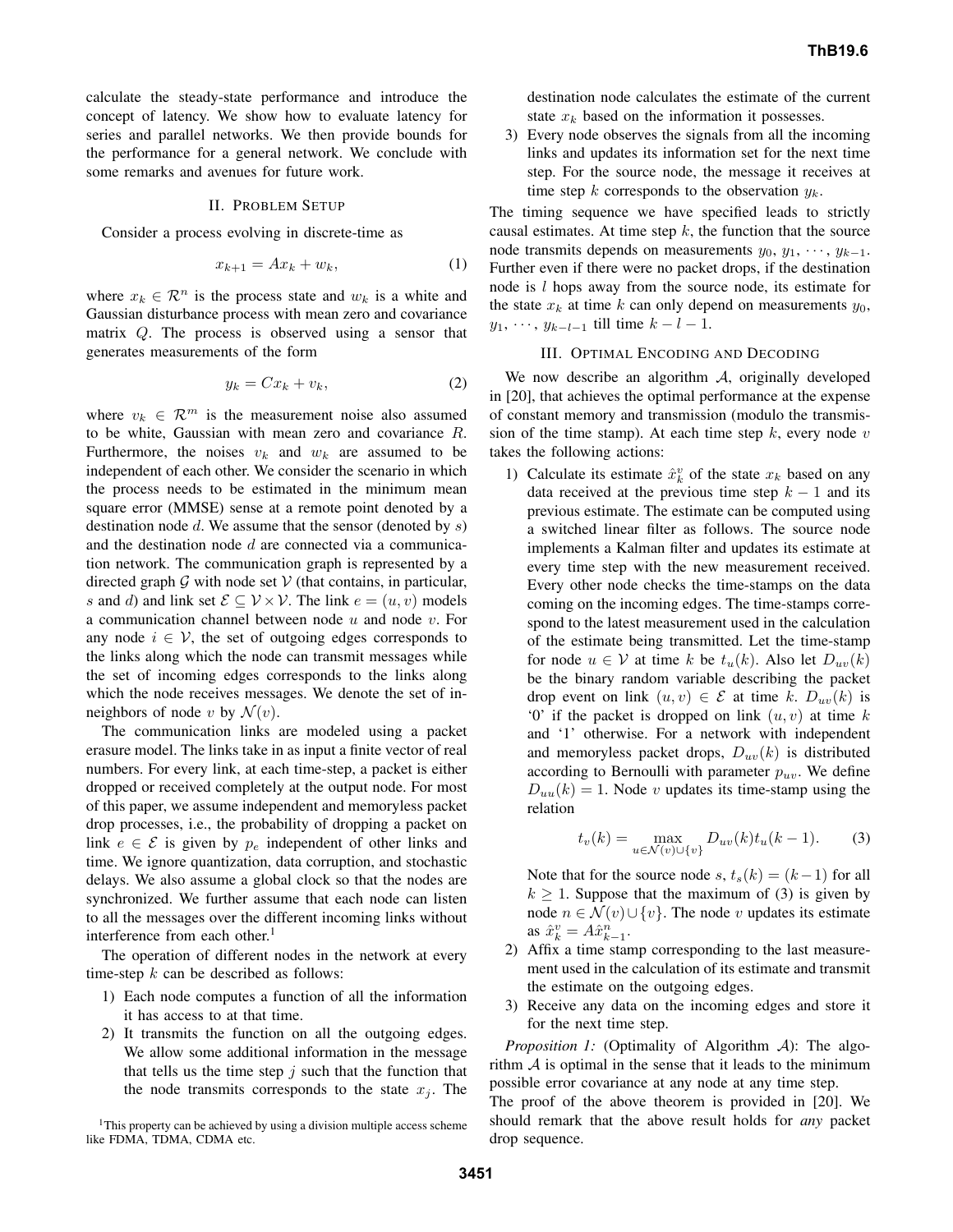#### IV. STEADY-STATE ERROR COVARIANCE CALCULATION

In this section we calculate the steady-state estimate error covariance at any node using the algorithm  $A$ . For node  $v$ and time k,  $t_v(k)$  denotes the time-stamp of the most recent observation used in estimating  $x_k$ . This time-stamp evolves according to (3). The expected estimation error covariance at time  $k$  at node  $v$  can be written as

$$
\begin{aligned} \mathbf{E} |x_k - \hat{x}_{k|t_v(k)}|^2 \\ &= \sum_{l=0}^k \Pr\left(t_v(k) = k - l - 1\right) \mathbf{E} |x_k - \hat{x}_{k|k-l-1}|^2 \\ &= \sum_{l=0}^k \Pr\left(l_v(k) = l\right) \left[A^l P_{k-l-1} A^l + \sum_{j=0}^{l-1} A^j Q A^j\right] \end{aligned}
$$

where  $P_k$  is the estimation error covariance of  $x_k$  based on  $\{y_0, y_1, \ldots, y_{k-1}\}\$  and  $l_v(k) = k - 1 - t_v(k)$  is the *latency* for node  $v$  at time  $k$ .  $P_k$  evolves according to a Riccati recursion. The above equation gives the expected estimation error covariance for a general network with any packet dropping process. The effect of the packet dropping process appears in the distribution of the latency  $l_v(k)$ . We consider the steady-state error covariance in the limit as  $k$ goes to infinity, i.e.,

$$
P_v^{\infty} = \lim_{k \to \infty} \mathbf{E} |x_k - \hat{x}_{k|t_v(k)}|^2.
$$

If  $P_v^{\infty}$  is bounded, we will say that the estimate error is *stable*; otherwise it is unstable. As we can see from (4), the stability of the system depends on how quickly does the probability distribution of the latency decrease.

For now we focus on an i.i.d. packet drop model. At any time and for any link  $e = (u, v)$ , the packet is dropped with probability  $p_e$  independent of time k and of other links of the network. From (3),  $D_{uv}(k)$  indicates the event of packet drop for link  $e = (u, v)$ . For each link e and time k let  $Z_e(k)$ be the difference between  $k$  and the most recent successful transmission on link  $e$  preceding time  $k$ ., i.e.,

$$
Z_e(k) = \min\{j \ge 1 | D_{uv}(k+1-j) = 1\}
$$

Using the definition of  $Z_e(k)$ , the last time that any message is received at node v from link  $(u, v)$  is  $k - Z_{uv}(k) + 1$  and that message has time-stamp  $t_u(k - Z_{uv}(k))$ . Then (3) can be written in terms of  $Z_e(k)$  as  $t_v(k) = \max_{u \in \mathcal{N}(v)} t_u(k Z_{uv}(k)$ .

Now  $Z_e(k)$  is distributed as a truncated geometric random variable with  $Pr(Z_e(k) = i) = (1 - p_e)p_e^{i-1}$   $\forall k > i \ge 1$ and  $Pr(Z_e(k) = k) = 1 - \sum_{i=1}^{k-1} Pr(Z_e(k) = i)$ . We can get rid of the truncation by extending the definition of  $t<sub>u</sub>(k)$  for negative k's as well. For  $k < 0$  we define  $t_u(k) = 0$ . Then, for instance, for the source node s we have  $t_s(k) = (k -$ 1)<sup>+</sup>, where  $x^+$  = max{0, x}. In general, we have  $t_v(k)$  =  $\max_{u \in \mathcal{N}(v)} t_u(k-Z_{uv}),$  where  $Z_e$ 's are independent random variables distributed according to a geometric distribution, i.e.,  $Pr(Z_e = i) = (1 - p_e)p_e^{i-1}$   $\forall i \ge 1$ . Further note that  $Z_e$ 's do not depend anymore on k. Solving the above recursive formula, we can write  $t_v(k)$  in terms of the timestamp at the source node (i.e.,  $(k-1)^+$ ) as

$$
t_v(k) = \max_{P:\text{an s-v path}} (k - 1 - \sum_{e \in P} Z_e)^+, \tag{5}
$$

where the maximum is taken over all paths  $P$  in the graph  $G$  from source s to the node v. Therefore the latency at node v can be written as  $l_v(k) = k - 1 - t_v(k) = \min\{k -$ 1,  $\min_{P : \text{an } s-v} \text{path}(\sum_{e \in P} Z_e)$ . From the above equation it can be seen that as  $k \to \infty$  the distribution of  $l_d(k)$  approaches the distribution of  $l_d$  defined as

$$
l_d = \min_{P:\text{an s-d path}} (\sum_{e \in P} Z_e). \tag{6}
$$

We refer to  $l_d$  as the *steady-state latency* of the network. Therefore, the steady-state error covariance at node  $d$  can be written as

$$
P^{\infty} = \sum_{l=0}^{\infty} \Pr(l_d = l) \left[ A^l P^{\star} A^l + \sum_{j=0}^{l-1} A^j Q A^j \right], \quad (7)
$$

where  $P^*$  is the steady-state estimation error covariance of  $x_k$  based on  $\{y_0, y_1 \cdots, y_{k-1}\}\$  and is the solution to the Discrete Algebraic Riccati Equation (DARE)

$$
P^* = AP^*A^T + Q - AP^*C^T(CP^*C^T + R)^{-1}CP^*A^T.
$$

We assume that the system  $\{A, Q^{\frac{1}{2}}\}$  is stabilizable. Hence the rate of convergence of  $P_k$  to  $P^*$  is exponential [21] and the substitution of  $P^*$  for  $P_{k-l}$  in (4) does not change the steady-state error covariance.

Let us define the generating function of the complementary density function  $G(X)$  and the moment generating function  $F(X)$  of the steady state latency  $l_d$ 

$$
G(X) = \sum_{l=0}^{\infty} \Pr(l_d \ge l+1) X^l
$$
 (8)  

$$
F(X) = \sum_{l=0}^{\infty} \Pr(l_d = l) X^l,
$$

where  $X$  is a matrix. On vectorizing  $(7)$  we obtain

 $\operatorname{vec}(P^{\infty}) = F(A \otimes A)\operatorname{vec}(P^{\star}) + G(A \otimes A)\operatorname{vec}(Q),$ 

where  $A \otimes B$  is the Kronecker product of matrices A and B. Using the fact that  $F(X) = (X - I)G(X) + I$  yields

vec 
$$
(P^{\infty}) = ((A \otimes A - I)G(A \otimes A) + I)
$$
vec  $(P^*)$   
+  $G(A \otimes A)$ vec  $(Q)$ . (9)

We can see from (9) that the performance of the system depends on the value of  $G(X)$  evaluated at  $X = A \otimes A$ . In particular, the system is stable if and only if  $G(X)$  is bounded at  $A \otimes A$ . Since  $G(X)$  is a power series, this is equivalent to the boundedness of  $G(x)$  (evaluated for a scalar  $x$ ) at the square of the norm of the eigenvalue of  $A$ with the largest norm. We summarize the result of the above arguments in the following theorem.

*Theorem 1:* Consider the system model described in Section II. Let the packet drops be independent from one time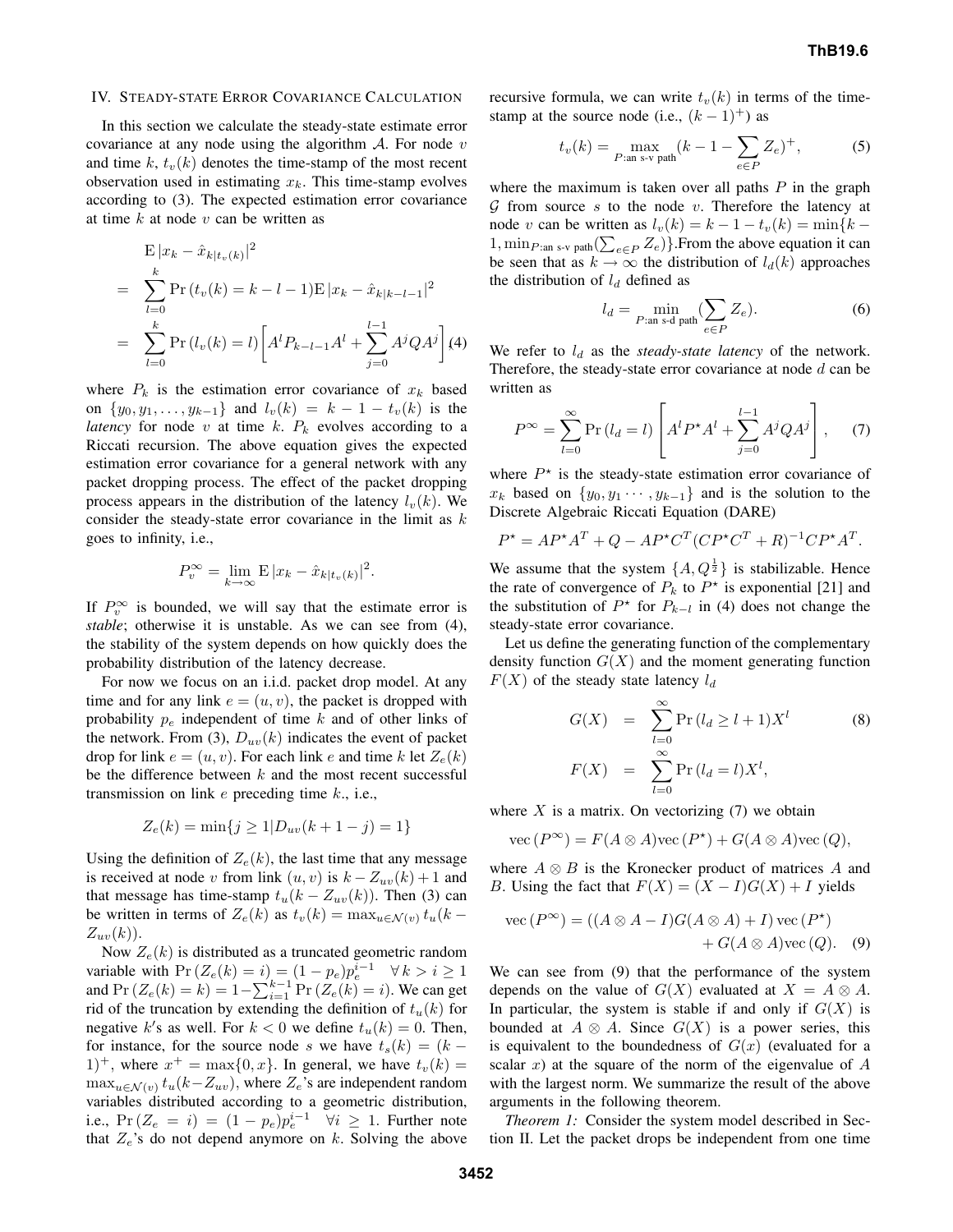step to the next and across links. Then the minimum expected steady-state estimation error covariance is given by (9). Furthermore, the error covariance is stable, iff  $|\lambda_{\text{max}}(A)|^2$ lies in the region of convergence of  $G(x)$  where  $\lambda_{max}(A)$ is the maximum-norm eigenvalue of A.

The above theorem allows us to calculate the steady state expected error covariance for any network as long as we can evaluate the function  $G(X)$  for that network. We now consider some special networks and evaluate the performance explicitly. We start with a network consisting of links in series, or a line network.

*1) Line Networks:* In this case, the network consists of only one path from the source to the destination. Since the drops across different links are uncorrelated, the variables  $Z_e$ 's are independent. Thus

$$
F(X) = \mathbb{E}[X^{l_d}] = \mathbb{E}[X^{\sum_e Z_e}] = \prod_e \mathbb{E}[X^{Z_e}].
$$

Since  $Z_e$  is a geometric random variable,  $E[X^{Z_e}] = (1 (p_e)X(I-p_eX)^{-1}$  provided that  $\lambda_{\text{max}}(X)p_e < 1$ . Therefore,

$$
F(X) = \mathbb{E}[X^{l_d}] = \prod_e \left[ (1 - p_e)X(I - p_e X)^{-1} \right].
$$

Using partial fractions, we can easily show that

$$
G(X) = \sum_{i=0}^{n-1} X^i + X^n \sum_{e} c_e \frac{p_e}{1 - p_e} (I - p_e X)^{-1}
$$

where  $c_e = (\prod_{e' \neq e} (1 - \frac{p_e}{p_{e'}}))^{-1}$ . Therefore the cost can be written as

vec 
$$
(P^{\infty}) = \prod_{e} \left[ (A \otimes A) (\frac{I - p_e(A \otimes A)}{1 - p_e})^{-1} \right] \text{vec}(P^*)
$$
  
  $+ G(A \otimes A) \text{vec}(Q).$  (10)

*Remark 1:* When there is only one link between the source and the destination the steady state error covariance will be the solution to the Lyapunov equation

$$
P^{\infty} = \sqrt{p}AP^{\infty}\sqrt{p}A + (Q + (1 - p)AP^{\star}A).
$$

This matches with the expression derived in [19] using Markov jump linear system theory.

*2) Network of Parallel Links:* Now consider a network with one sensor connected to a destination node through  $n$ links with probabilities of packet drop  $p_1, \ldots, p_n$ . In this case the steady state latency is given by  $l_d = \min_{1 \le i \le n} (Z_i)$ . Since the minimum of independent geometrically distributed random variables with parameters  $\{p_i\}$  is itself geometrically distributed with parameter  $p_{eq} = \prod_i p_i$ ,  $G(X)$  can be written as  $G(X) = (I - \prod_i p_i X)^{-1}$ . Thus the steady-state error can be evaluated using (9). Note that the region of convergence of  $G(X)$  enforces  $\prod_i p_i |\lambda_{\max}(A)|^2 < 1$  for stability which again matches with the condition in [20].



Fig. 1. Example of a network of combination of parallel and serial links

*3) Arbitrary Network of Parallel and Serial Links:* Using similar arguments as in previous sections, we can find the steady-state error covariance of any network of parallel and serial links. These networks are derived from the parallel and serial concatenations of sub-networks. The following two simple rules can give the steady state error of any network of parallel and series links. Let  $l_d(G)$  denote the steady-state latency function of network  $G$ . Also given two subnetworks  $\mathcal{G}_1$  and  $\mathcal{G}_2$ , denote their series combination by  $\mathcal{G}_1 \oplus \mathcal{G}_2$  and their parallel combination by  $\mathcal{G}_1||\mathcal{G}_2$ .

1) For series connection, we have  $l_d(G_1 \oplus G_2) = l_d(G_1) +$  $l_d(\mathcal{G}_2)$ . Using the independence of latency functions of the two sub-networks, the generating function of the network is given as

$$
G(X) = (X - I)G1(X)G2(X) + G1(X) + G2(X).
$$

2) For parallel connection, we have  $l_d(\mathcal{G}_1||\mathcal{G}_2)$  =  $\min\{l_d(\mathcal{G}_1), l_{d_2}(\mathcal{G}_2)\}\.$  Using the independence of  $l_d(G_1)$  and  $l_d(G_2)$ , the complementary distribution function of  $l_d(G)$  can be written as the product of the functions for  $\mathcal{G}_1$  and  $\mathcal{G}_2$ .

As an example consider the network depicted in Fig. 1. In this case the network G can be written as  $(((\mathcal{G}_0 \oplus \mathcal{G}_1) \| \mathcal{G}_2) \oplus$  $\mathcal{G}_3$ || $\mathcal{G}_4$ ) where each of the sub-networks  $\mathcal{G}_i$  is just a link with probability of packet drop  $p$ . Using the above rules and denoting the moment generating function of the parallel combination of any network (with  $G(X)$ ) and a link with probability of packet drop p by  $\mathcal{L}_p(G)(X)$ , the generating function of the network can be written as

$$
G(X) = \mathcal{L}_p(\mathcal{L}_p(G_0 * G_1) * G_3)(X)
$$

where  $G_i(X) = (I - pX)^{-1}$ ,  $i = 0, 1, 3$  is the generating function for the *i*-th link and for each function  $F(\cdot)$ ,  $\mathcal{L}_p$  is an operator that such that  $\mathcal{L}_p(F)(X) = F(pX)$ . The steady state error covariance can thus be evaluated.

*4) Networks with Arbitrary Topology:* Finding the distribution of the steady-state latency  $l_d$  of a general network is not an easy task. However, we can provide upper and lower bounds on the performance. We first mention the following intuitive lemma without proof.

*Lemma 1:* Let  $P^{\infty}(\mathcal{G}, \{p_e, e \in \mathcal{E}\})$  denote the expected steady-state error of a system with communication network represented by graph  $\mathcal{G} = (\mathcal{V}, \mathcal{E})$  and probabilities of packet drop  $p_e, e \in \mathcal{E}$ . Then the expected steady-state error is nonincreasing in  $p_e$ 's, i.e., if  $p_e \leq q_e \quad \forall e \in \mathcal{E}$ 

$$
P^{\infty}(\mathcal{G}, \{p_e, e \in \mathcal{E}\}) \succeq P^{\infty}(\mathcal{G}, \{q_e, e \in \mathcal{E}\}),
$$

,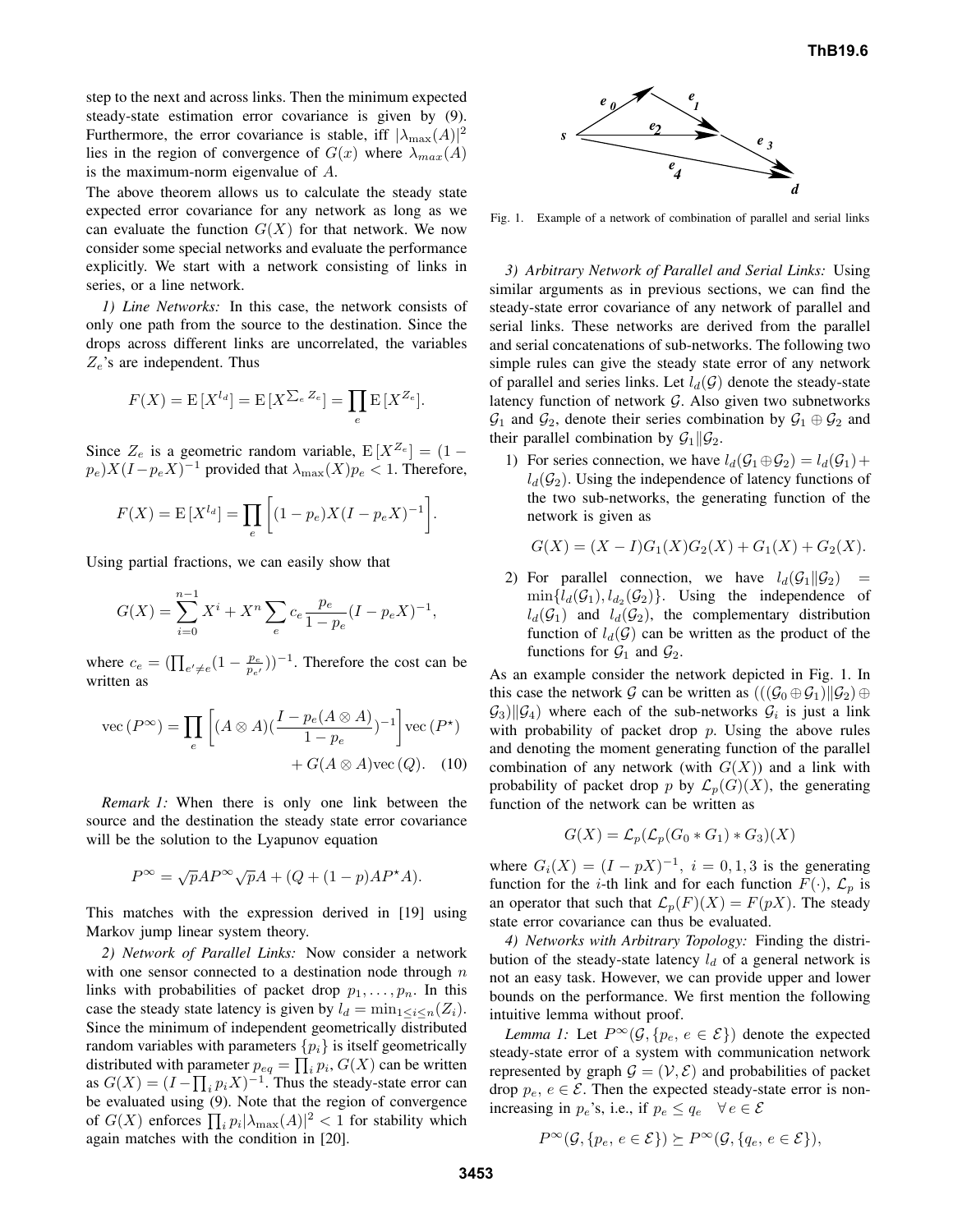where  $A \succeq B$  means that  $A - B$  is positive semi-definite.

Using the above lemma we can lower bound the steadystate error by making a subset of links erasure free. In particular, consider any source-destination cut in the network (which is simply a partition of the nodes in two sets one containing the source node (the *source set*) and the other containing the destination node (the *destination set*)). Setting the probability of erasure equal to zero for every link except those crossing the cut gives a lower bound on the error. Therefore,

$$
P^{\infty}(\mathcal{G}, \{p_e, e \in \mathcal{E}\}) \succeq P^{\infty}(\mathcal{G}, \{q_e, e \in \mathcal{E}\})
$$

where  $q_e = p_e$  iff e is in the cut and zero otherwise. Now the left side of the above equation can be calculated easily using the results from Section IV-.3. In particular, it can be shown that for stability we require that

$$
\max_{C:\text{s-d cut}}(\prod_{e\in C} p_e)|\lambda_{\max}(A)|^2<1
$$

We refer to  $p_{\text{mc}}(\mathcal{G}) = \max_{C:\text{s-d cut}}(\prod_{e \in C} p_e)$  as the max-cut value of the network.

One way to upper bound the steady-state error is by setting the probability of packet drop of some of the edges equal to one. In [20], it is shown that the performance of the network  $G$  is lower bounded by the performance of another network  $\mathcal{G}'$  with the following properties:

- $\mathcal{G}'$  has the same node set.
- $\mathcal{G}'$  is the combination of edge-disjoint paths from the source to destination.
- Along each path the links have the same probability of dropping packets equal to the probability of packet drop of one of links in the max-cut of the original network  $\mathcal{G}$ .
- Based on the previous property the value of the max-cut in  $\mathcal{G}'$  is the same as the original network  $\mathcal{G}$ .

Now  $\mathcal{G}'$  is a network with series and parallel links only. Thus its performance can be computed and provides an upper bound on the steady-state error covariance of  $G$ . In particular, since all the paths from  $s$  to  $d$  are disjoint,

$$
\Pr(l_d(\mathcal{G}') \ge l+1) = \prod_i \Pr(l_d(\mathcal{P}_i) \ge l+1)
$$

where  $l_d(\mathcal{P}_i)$  is the steady-state latency of path  $\mathcal{P}_i$ . But for any path with  $n$  links,

$$
\Pr(l_d \ge l+1) = \sum_{i=0}^{n-1} {i+l-n \choose l-n} (1-p)^i p^{l-n+1}
$$

Using the Stirling formula for large  $l$ , we obtain

$$
c_1 \le \frac{\Pr\left(l_d \ge l+1\right)}{\left(\frac{1}{p} - 1\right)^{n-1} (l-1)^{n-1} p^l} \le c_2 \tag{11}
$$

where  $c_1, c_2$  are two positive constants independent of l. Therefore, for large l,  $Pr(l_d(G') \ge l+1)$  behaves like

$$
f(l)(\prod_i p_i)^l = f(l)(p_{\rm mc}(\mathcal{G}'))^l = f(l)(p_{\rm mc}(\mathcal{G}))^l
$$

where  $f(l)$  grows polynomially in l. Thus it is easy to verify that for network  $\mathcal{G}'$  the system is stable if  $p_{\text{mc}}(\mathcal{G})$  satisfies

$$
p_{\text{mc}}(\mathcal{G})|\lambda_{\text{max}}(A)|^2 < 1.
$$

Therefore the above condition is both necessary and sufficient for stability.

#### V. GENERALIZATIONS

*Correlated erasure events:* The analysis so far assumed that the erasure events are memoryless and independent across different links in the network. We could thus formulate the performance in terms of a generating function of the steady-state latency distribution as defined in (6). We now look at the effect of dropping these assumptions.

Markov events: If we assume that the drop events on each link are governed by a Markov chain (but are still independent of other links), we can obtain the performance as follows. Let us assume that the packet drop event on link  $(u, v)$ , denoted by  $D_{uv}(k)$  evolves according to a Markov chain with transition matrix  $M_{uv}$ . We further assume that  $M_{uv}$  is irreducible and reversible. Let us first consider the case where the initial distribution of packet drop on each link is the stationary distribution of the Markov chain on that link. Then we can rewrite (3) as (5) as before, where  $Z_l$ is a geometric random variable with distribution

$$
Pr(Z_{uv} = l) = \begin{cases} \alpha_{uv} M_{uv}(1,2) M_{uv}(1,1)^{l-2} & \forall l \ge 2 \\ 1 - \alpha_{uv} & l = 1 \end{cases},
$$

with  $\alpha_{uv}$  as the probability of packet drop based on the stationary distribution of link  $e = (u, v)$  and  $M_{uv}(i, j)$  as the  $(i, j)$ -th element of  $M_{uv}$ . Therefore, all the previous analysis goes through. In particular, the stability condition is

$$
(\max_{\text{c:s-d cut}} \prod_{e \in \text{c}} M_e(1,1)) |\lambda_{\text{max}}(A)|^2 < 1.
$$

Now, if the initial distribution is not the stationary distribution, the variables  $Z_{uv}(k)$  will not be time-independent and the analysis does not goes through. However, since for large  $k$  the chains approach their stationary distribution, the stability condition remains unchanged.

Spatially correlated events: Suppose that the packet drop events are correlated across the network but memoryless over time. In other words, at each time step  $k$ , the packet drop events occur according to distribution  $Pr_0(D_{uv}, (u, v) \in$  $\mathcal{E}$ ). Now  $Z_e(k)$ 's are not independent across the network and hence finding the steady-state error covariance does not seem to be tractable. However, we can find the condition for stability. For this, we define a generalized notion of equivalent probability of packet drop for correlated events. Consider a  $s - d$  cut c, and let  $\mathcal{B}(c)$  denote the set of edges crossing this cut. Then the equivalent probability of packet drop for this cut is defined as

$$
p_{eq}(c) = \Pr(D_{uv} = 0, \quad \forall (u, v) \in \mathcal{B}(c)).
$$

The value of the max-cut for the network is the maximum of  $p_{eq}(c)$  over all the cuts,  $p_{\text{mc}}(\mathcal{G}) = \max_{c:s-\text{dcut}} p_{eq}(c)$ . We